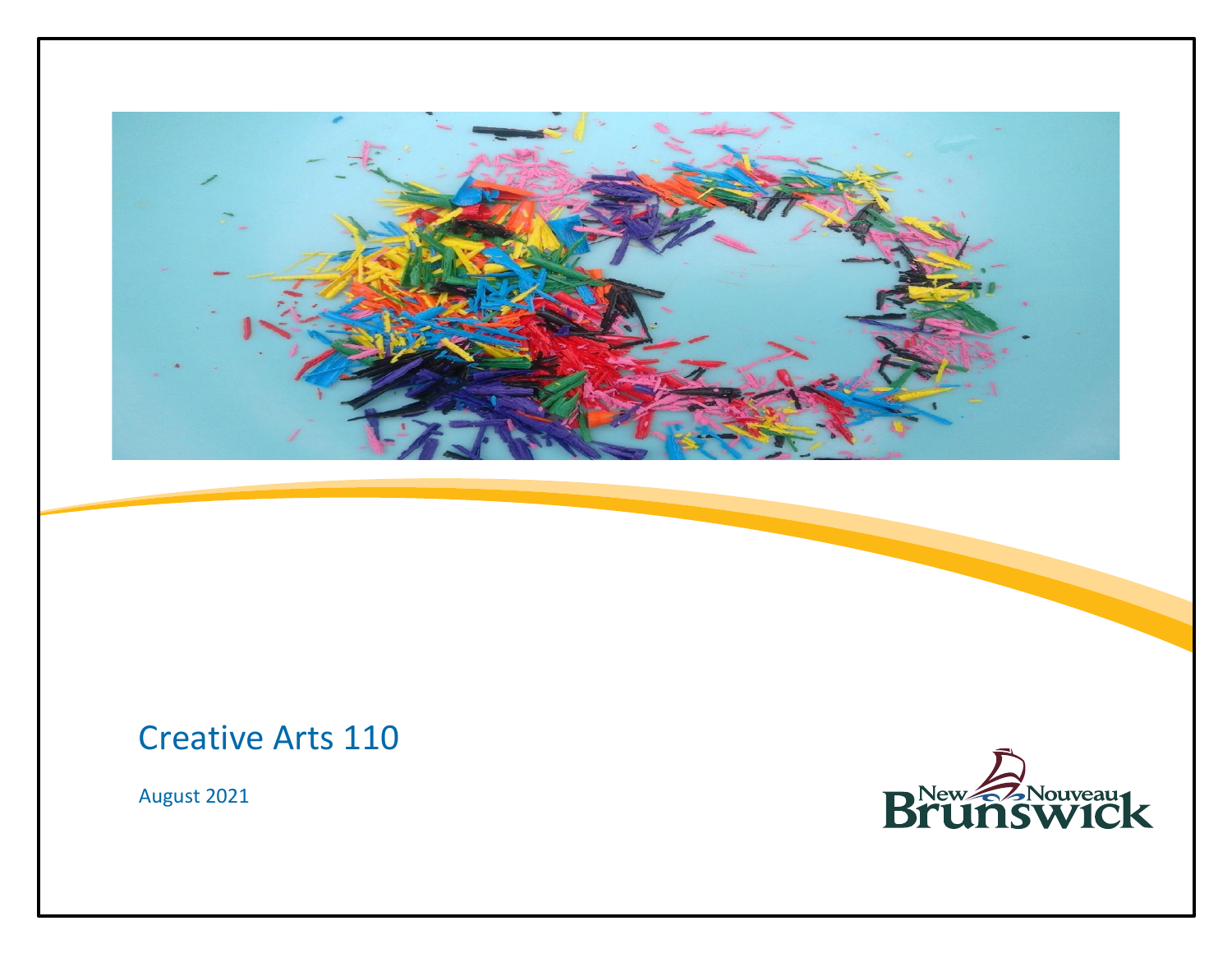## Acknowledgments

The Department of Education and Early Childhood Development of New Brunswick gratefully acknowledges the contributions of the following groups and individuals toward the development of the New Brunswick Creative Arts 110 Curriculum:

> Rebecca Fanjoy – Riverview High School, ASD-East Laura Lamey – Riverview High School, ASD-East Ann Manuel – Academic Advisor Andrea Gaujacq – EECD Learning Specialist (K-12 Fine Arts) Lori Nesbit – EECD Learning Specialist (Analysis & Design Services) Celia Thompson – EECD Learning Specialist (Analysis & Design Services) Shawna Quinn – EECD Learning Specialist (Analysis & Design Services) Ruth Wilson – EECD Learning Specialist (Analysis & Design Services)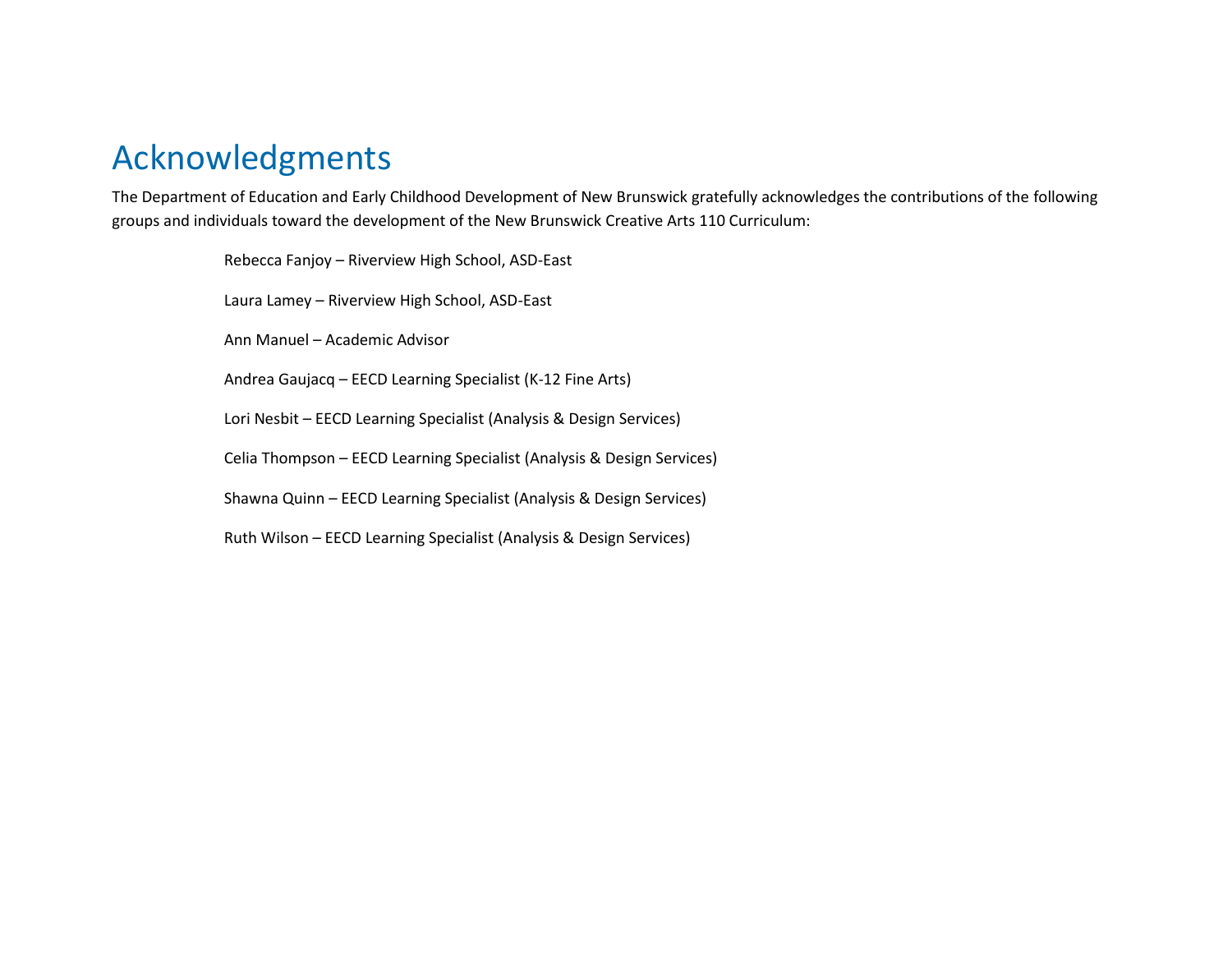## **Contents**

#### **Acknowledgments**

#### **1. Introduction**

- 1.1. Mission and Vision of Educational System
- 1.2. New Brunswick Global Competencies

#### **2. Pedagogical Guidelines**

- 2.1. Diverse Cultural Perspectives
- 2.2. Universal Design for Learning
- 2.3. English as an Additional Language-Curriculum
- 2.4. Assessment Practices Formative Assessment

Summative Assessment

2.5. Cross-Curricular Literacy

### **3. Subject Specific Guidelines**

- 3.1. Rationale
- 3.2. Course Description
- 3.3. Curriculum Organizers and Outcomes

**Outcomes** Guidelines for Implementation and Delivery of the Curriculum Facilities Curriculum Outcomes Summary Chart

#### **4. Curriculum Outcomes**

**5. Resource Suggestions**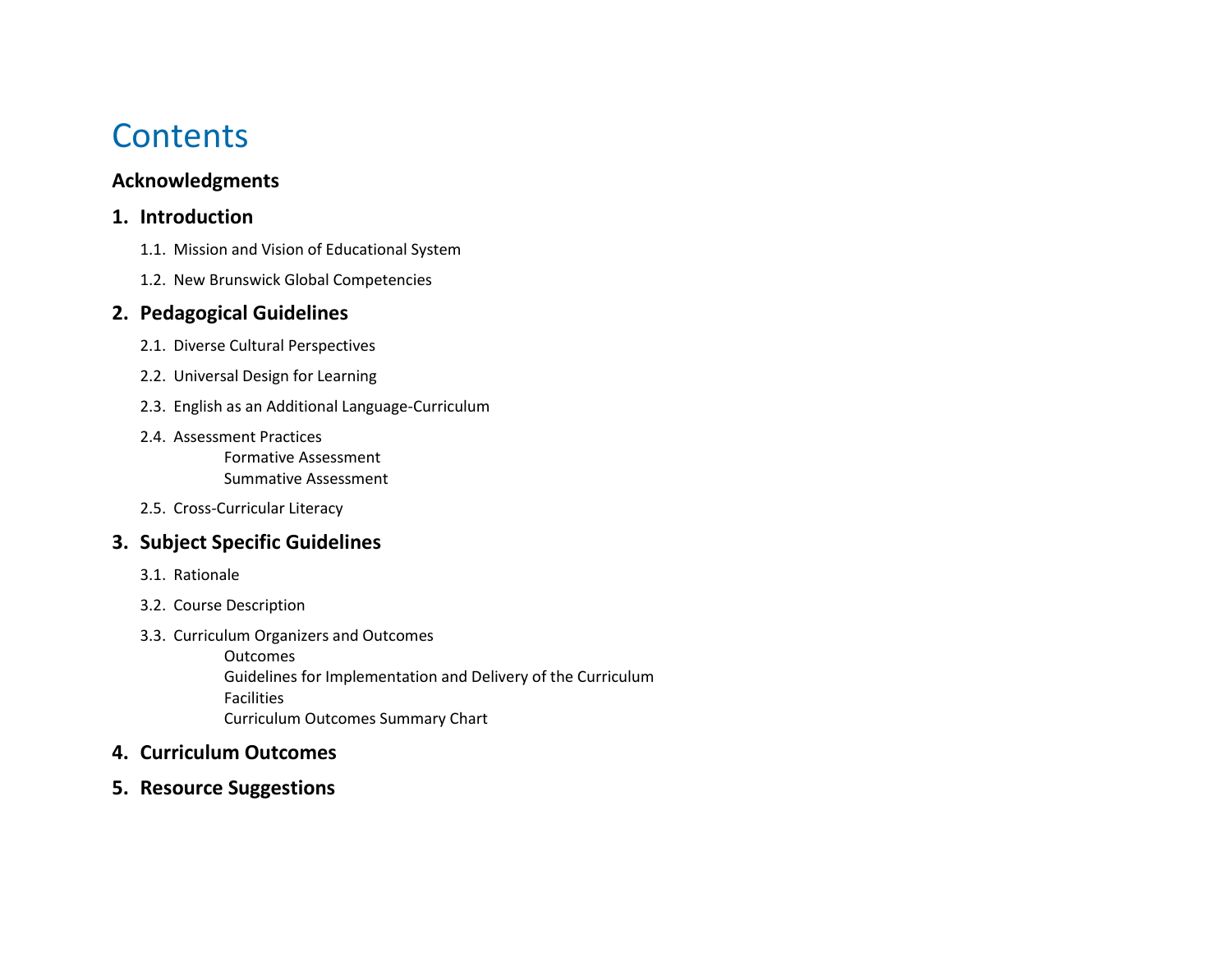## 1. Introduction

#### **1.1 Mission and Vision of Educational System**

The New Brunswick Department of Education and Early Childhood Development is dedicated to providing the best public education system possible, wherein all learners have a chance to achieve their academic best. The mission statement for New Brunswick schools is:

*Each student develop the attributes needed to be a lifelong learner, to achieve personal fulfillment and to contribute to a productive, just and democratic society."*

#### **1.2 New Brunswick Global Competencies**

New Brunswick Global Competencies provide a consistent vision for the development of a coherent and relevant curriculum. The statements offer learners clear goals and a powerful rationale for schoolwork. They help ensure that provincial education systems' missions are met by design and intention. The New Brunswick Global Competencies statements are supported by curriculum outcomes.

New Brunswick Global Competencies are statements describing the knowledge, skills and attitudes expected of all learners who graduate high school. Achievement of the New Brunswick Global Competencies prepare learners to continue to learn throughout their lives. These competencies describe expectations not in terms of individual school subjects but in terms of knowledge, skills and attitudes developed throughout the curriculum. They confirm that learners need to make connections and develop abilities across subject boundaries if they are to be ready to meet the shifting and ongoing demands of life, work, and study today and in the future. Click [here](https://collabe.nbed.nb.ca/sites/ccic/_layouts/15/start.aspx#/SitePages/Curriculum%20Renewal.aspx) for more information.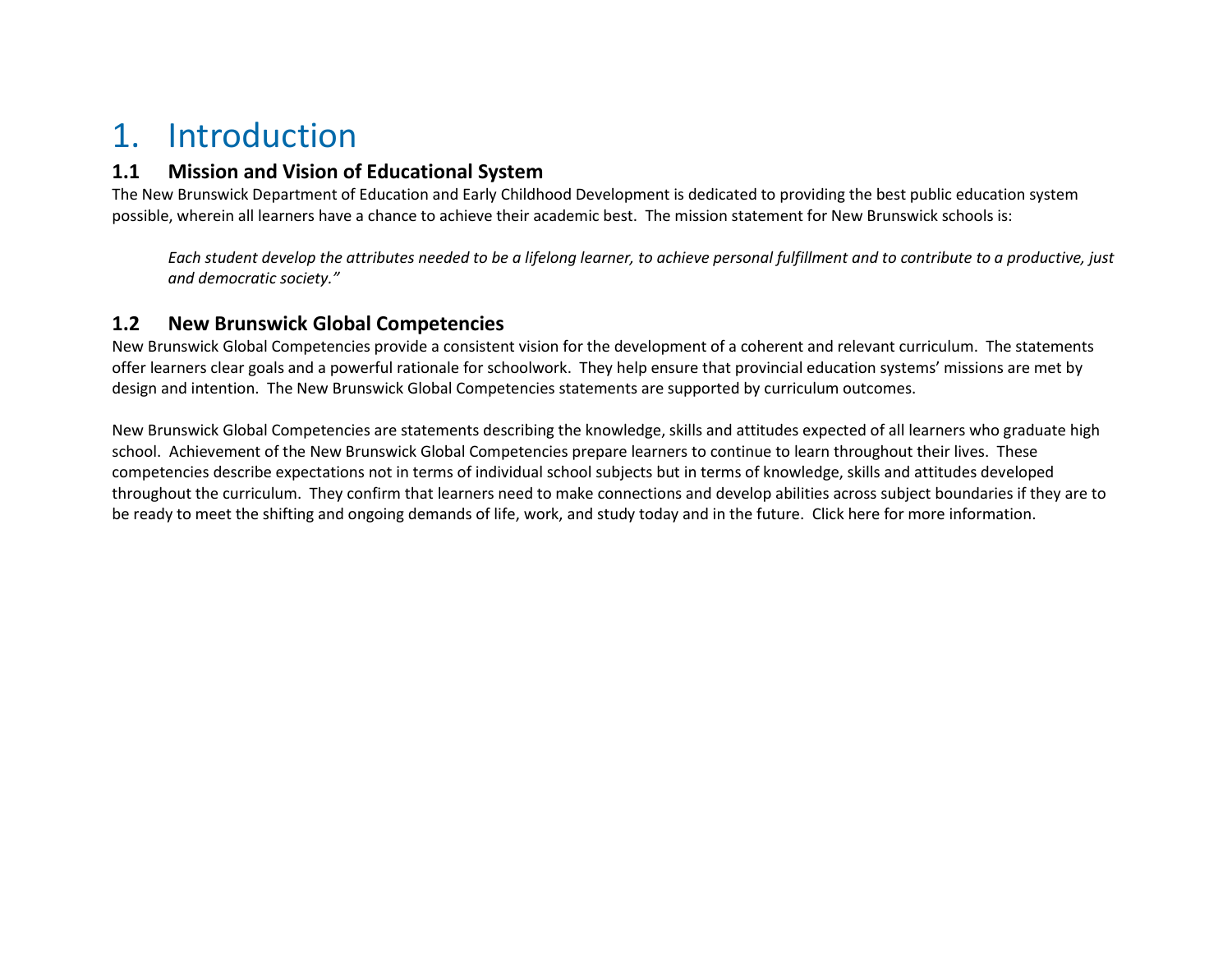# 2. Pedagogical Guidelines

#### **2.1 Diverse Cultural Perspectives**

It is important for educators to recognize and honour the variety of cultures and experiences from which learners are approaching their education and the world. It is also important for educators to recognize their own biases and be careful not to assume levels of physical, social, or academic competencies based on gender, culture, or socio-economic status.

Each learner's culture will be unique, influenced by their community and family values, beliefs, and ways of viewing the world. Indigenous culture views the world in a much more holistic way than the dominant culture. Disciplines are taught as connected to one another in a practical context, and learning takes place through active participation, oral communication, and experiences.

Newcomer learners may also be a source of alternate world views and cultural understandings. Cultural variation may arise from the differences between urban, rural, and isolated communities. It may also arise from the different value that families may place on academics or athletics, books, or media, theoretical or practical skills, or on community. Providing a variety of teaching and assessment strategies to build on diversity will provide an opportunity to enrich learning experiences for all learners.

#### **2.2 Universal Design for Learning**

The curriculum has been created to support the design of learning environments and lesson plans that meet the needs of all learners. The [Planning for All Learners Framework](https://www2.gnb.ca/content/dam/gnb/Departments/ed/pdf/QuickTips.pdf) will guide and inspire daily planning.

### **2.3 English as an Additional Language Curriculum**

Being the only official bilingual province, New Brunswick offers the opportunity for learners to be educated in English and/or French through our public education system. The New Brunswick Department of Education and Early Childhood Development (EECD) provides leadership from K-12 to assist educators and many stakeholders in supporting newcomers to New Brunswick. English language learners have opportunities to receive a range of instructional support to improve their English language proficiency through an inclusive learning environment. EECD, in partnership with the educational and wider communities, offer a solid, quality education to families with school-aged children.

### **2.4 Assessment Practices**

Assessment is the systematic gathering of information about what learners know and can do. Performance is assessed using the information collected throughout the learning cycle. Educators use professional skills, insight, knowledge, and specific criteria to determine learner performance in relation to learning outcomes.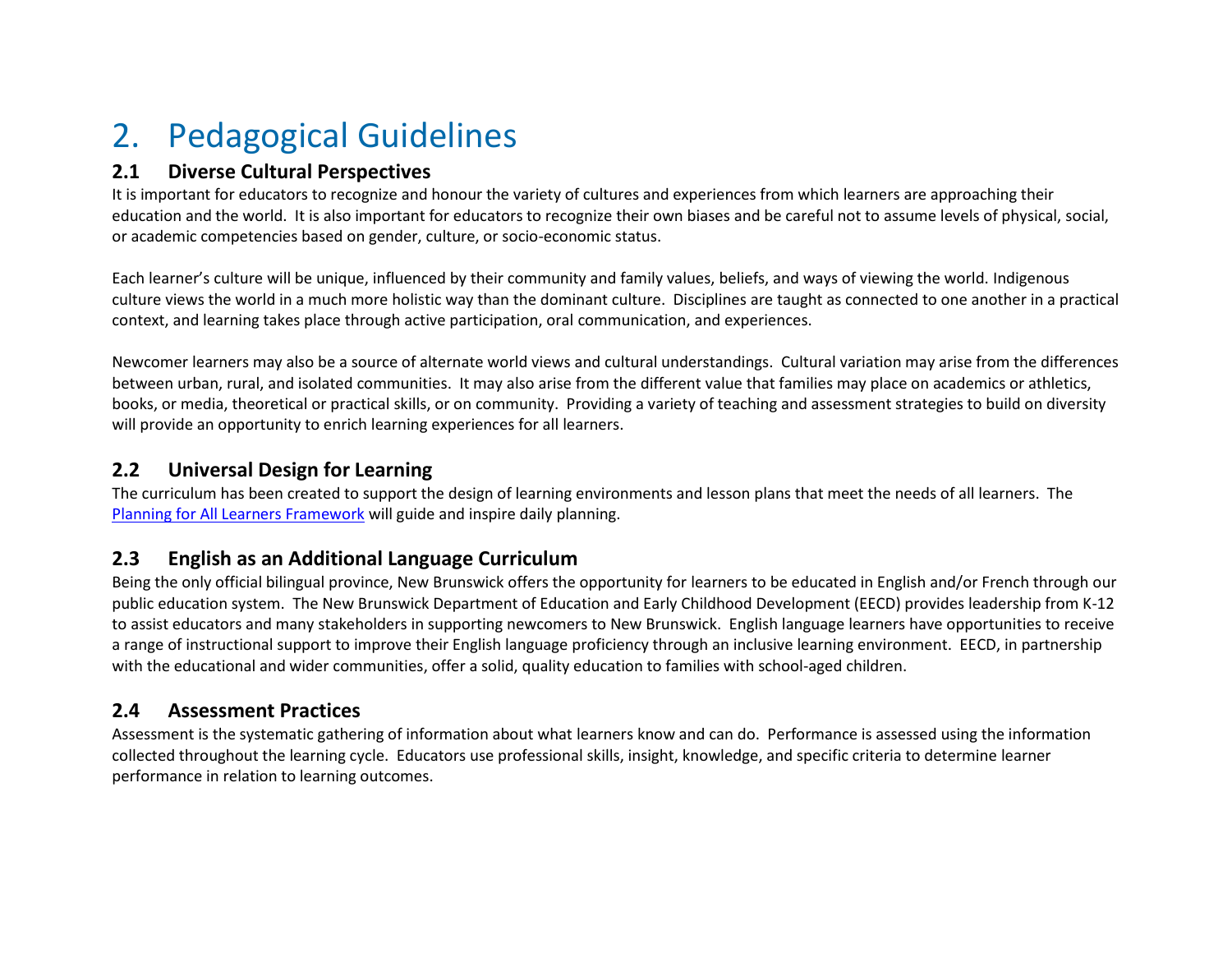Assessment is more effective if it is ongoing, participatory (*formative assessment*), rather than reserved for the end of a period of learning to determine a mark (*summative assessment*). Each type of assessment has a different purpose, but all should be used to inform decisions regarding teaching and learning. Classroom assessment practices should be "[balanced](https://portal.nbed.nb.ca/tr/AaE/Documents/FINAL%20Balanced%20Assessment%20Doc%20April%208%202014.pdf)" (i.e., include both types), but the emphasis needs to be placed on ongoing formative assessment.

Evidence of learning needs to be collected from a variety of sources throughout the year. Some examples of assessment practices include:

| Questioning             | Projects and Investigations   |  |
|-------------------------|-------------------------------|--|
| Observation             | Checklists/Rubrics            |  |
| Conferences             | Responses to texts/activities |  |
| Demonstrations          | Reflective journals           |  |
| Presentations           | Self and Peer assessment      |  |
| Role Play               | Career portfolios             |  |
| Technology applications |                               |  |

#### **Formative Assessment**

Learners benefit most when assessment is ongoing and is used in the promotion of learning. Formative assessment is a teaching and learning process that is frequent and interactive. A key component of formative assessment is providing ongoing feedback to learners on their understanding and progress. Throughout the process adjustments are made to teaching and learning.

Learners should be encouraged to monitor their own progress through goal setting, co-constructing criteria, and other self-and peer-assessment strategies. As learners become more involved in the assessment process, they are more engaged and motivated in their learning. Additional details can be found in the [Formative Assessment](https://collabe.nbed.nb.ca/res/sa/gr/gendocs/Formative%20Assessment%20Quick%20Reference.pdf) document.

#### **Summative Assessment**

Summative evaluation is used to inform the overall achievement for a reporting period for a course of study. Rubrics are recommended to assist in this process. For further reading in assessment and evaluation, visit the Department of Education and Early Childhood Development's Assessment and Evaluation site.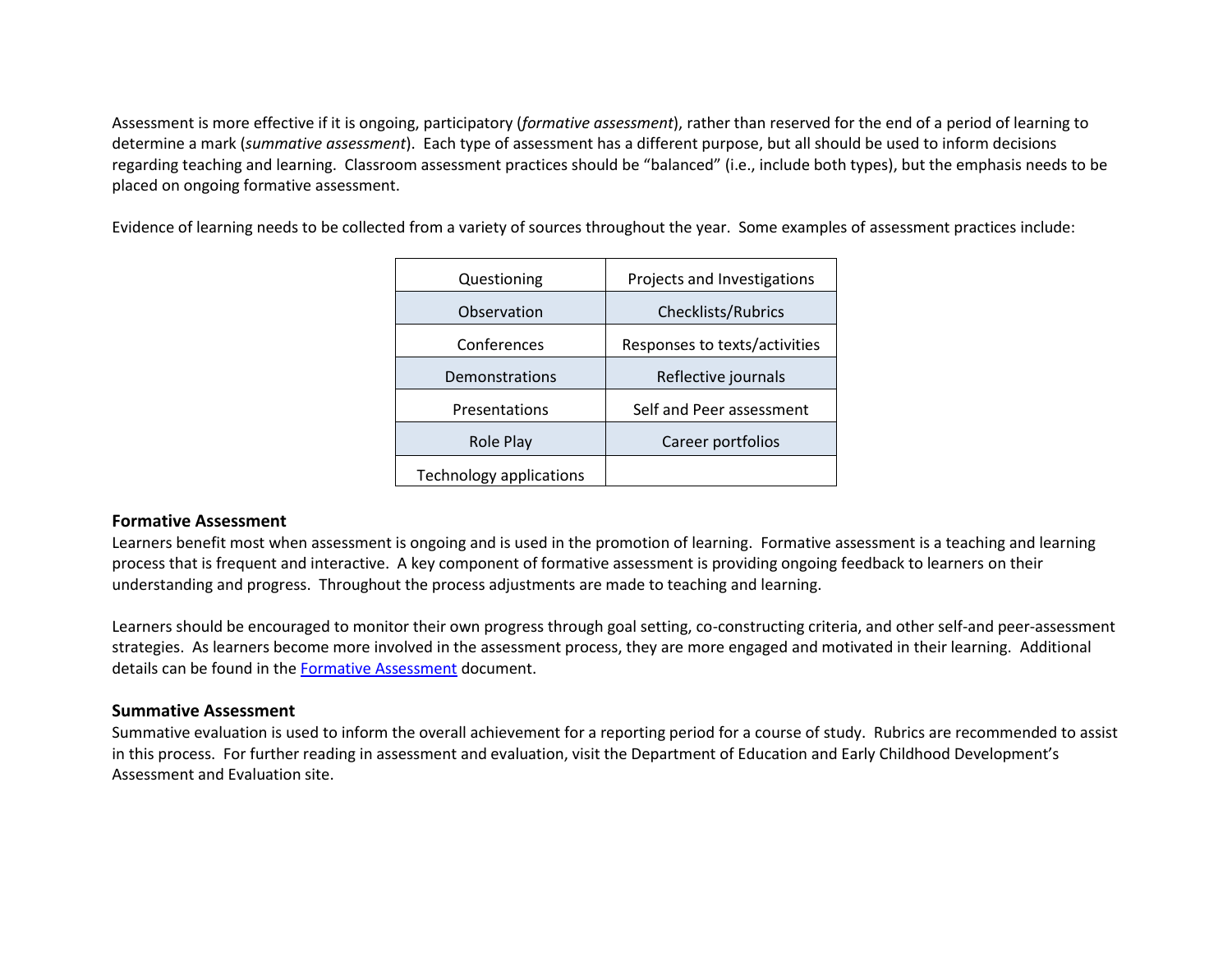#### **2.5 Cross-Curricular Literacy**

Literacy occurs across learning contexts and within all subject areas. Opportunities to speak and listen, read, and view, and write and represent are present every day in and out of school. All New Brunswick curricula include references to literacy practices and materials are available to embed explicit strategies for strengthening comprehension and to help educators strengthen their learners reading skills. Key documents that highlight specific cross-curricular strategies include: K – 2 Literacy Look Fors, 3 – 5 Literacy Look Fors, Cross-Curricular Look Fors (Grades 6-12), and Cross Curricular Reading Tools. These documents describe learning environments and key strategies that support crosscurricular literacy practices.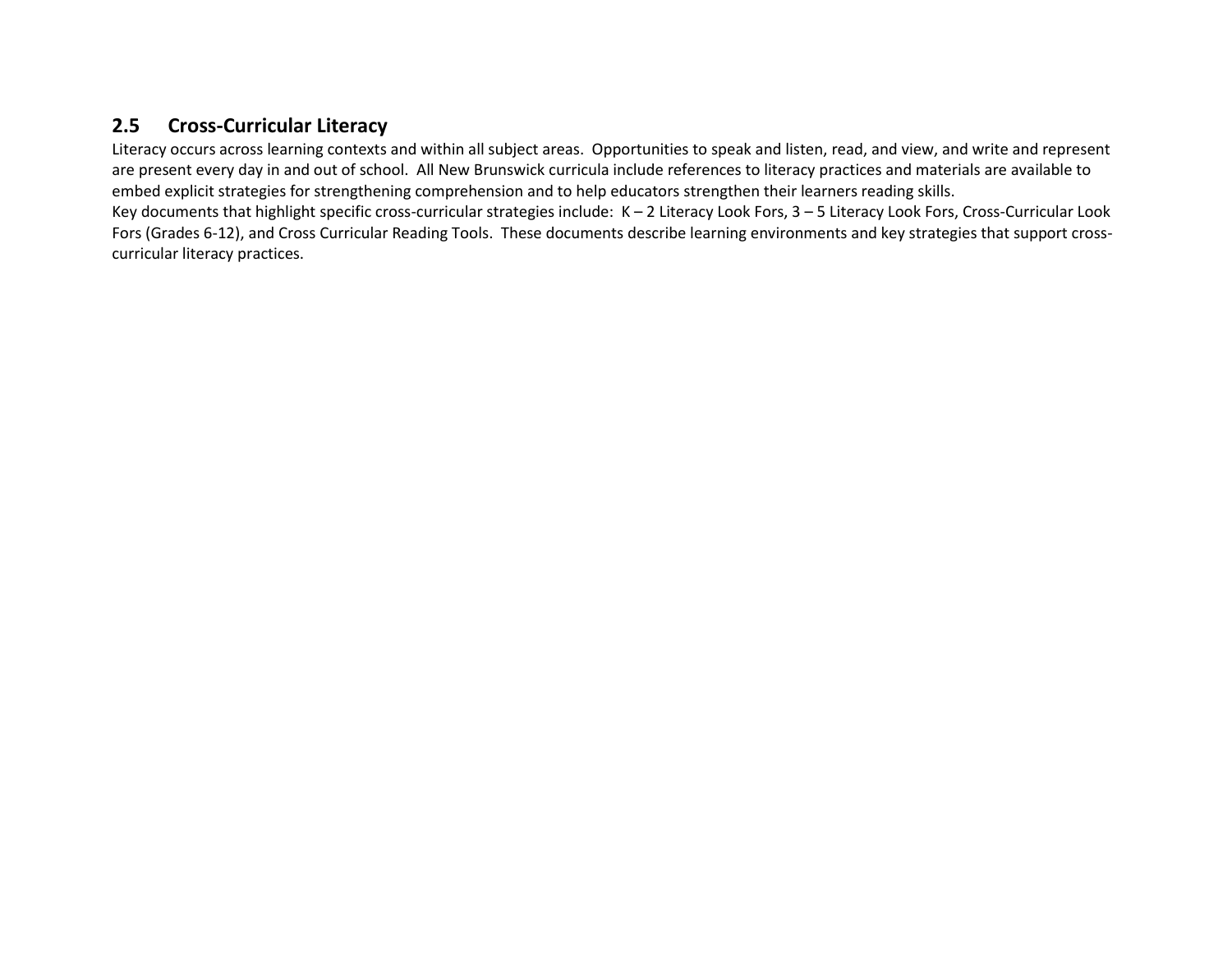# 3. Subject Specific Guidelines

#### **3.1 Rationale**

The arts have always been vital to our lives. Learning in and through the arts satisfies a deep-seated human need to experience beauty, to express ourselves, and to be creative.

Creative Arts 110 will provide an opportunity for any student to demonstrate an awareness of and value for the role of the arts in creating and reflecting culture in local and global contexts and as a record of human experience and expressions through:

- Interacting with media in new ways;
- Articulating critical responses to the arts;
- Building skills in the arts.

Students will engage in critical dialogue about the representation of diverse world views and individual perspectives to appreciate and connect to views which may be different from their own.

Additionally, students will examine the importance of their role as consumers of the arts and how that has influence over local, provincial, and global economies

### **3.2 Course Description**

Creative Arts 110 is an overview course designed for all learners who have an interest in the arts. It is designed to encourage students to develop skill through exposure to a variety of challenges and problems requiring creativity and higher order thinking.

Students will be required to work both individually and collaboratively and are encouraged to design their learning in collaboration with teachers. Input and guidance from industry professionals and/or mentors is also encouraged.

Students will be exposed to a wide range of media for purposes of analysis, application, historical research, and demonstration of understanding.

The true purpose of arts education is not necessarily to create more professional dances or artists.

It is to create more complete human beings who are critical thinkers, who have curious minds, who can lead productive lives.

*Kelly Pollock*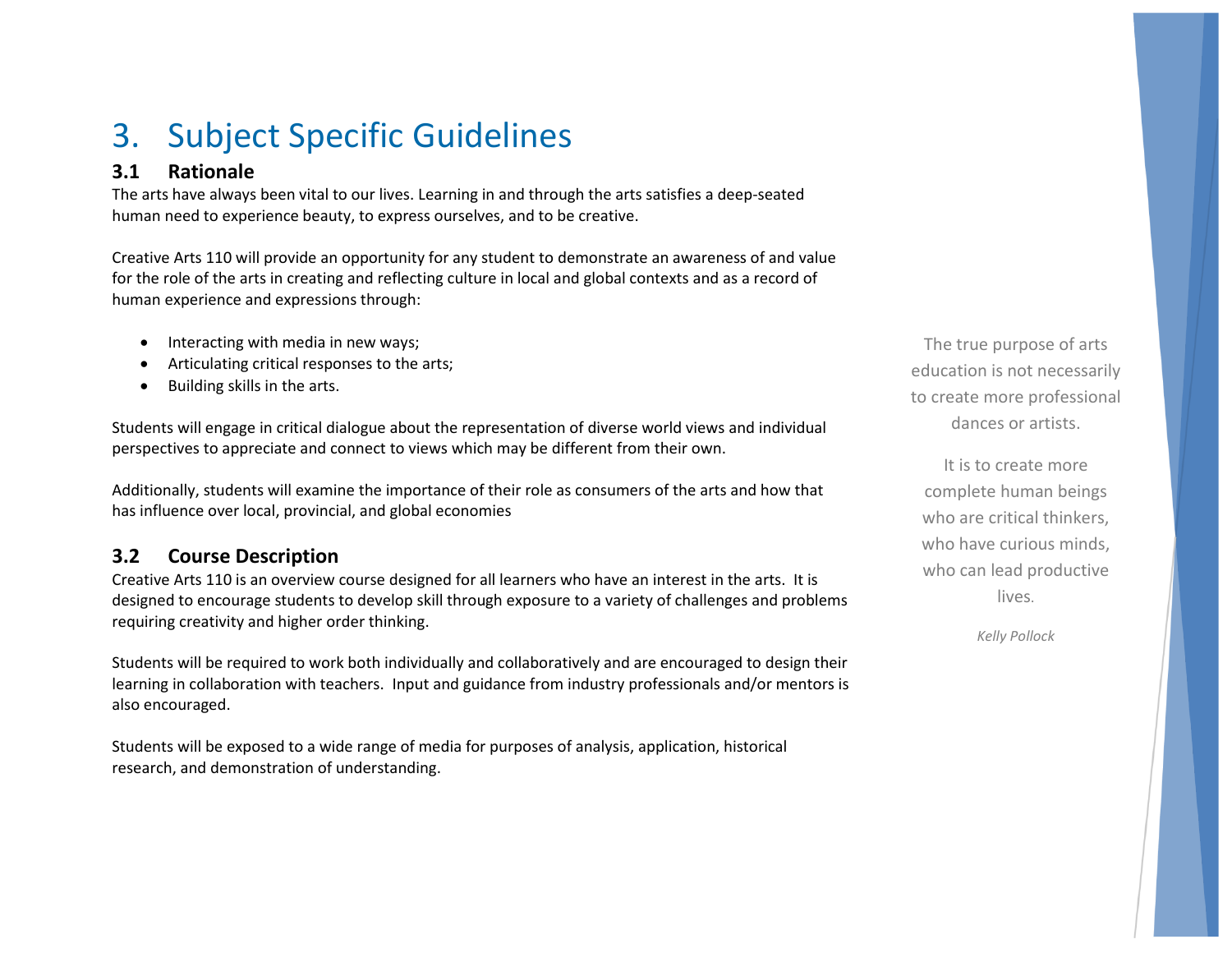Students are encouraged to participate in activities and art experiences outside the school day. For example, attending music concerts, art exhibits or dramatic presentations or, in lieu of live events, respond to recordings, live stream, virtual tours and other online resources may enhance the learning experience.

#### **3.3 Curriculum Organizers and Outcomes**

#### **Organizers**

Creative Arts 110 curriculum has been divided into 2 strands; Connect and Communicate. Each strand consists of prescribed learning outcomes that share a common focus.

- **Connect** focuses on evidence, knowledges, understanding, and valuing the arts in a variety of contexts.
- **Communicate** is concerned with the ability to respond critically to art works through increasing knowledge and understandings of, and responses to, the expressive qualities of art works.

**Create** is a strand which is pervasive through arts education documents in New Brunswick, however, this strand is not a focus area for Creative Arts 110.

Creating, making, and presenting art involves *technical development*; the ability to use and manipulate media – images, words, sound, silence, and movement, to create art that expresses and communicates ideas and feelings.

Learners are encouraged to demonstrate learning through creating art, however, the emphasis for assessment is demonstrating understanding of a concept rather than demonstrating developing in technical skill.

#### **Outcomes**

The New Brunswick Curriculum is stated in terms of general curriculum outcomes, specific curriculum outcomes and achievement indicators.

*General Curriculum Outcomes (GCO)* are overarching statements about what concepts students are expected to learn.

*Specific Curriculum Outcomes (SCO)* are statements that identify related skills underpinned by the understanding and knowledge attained by students.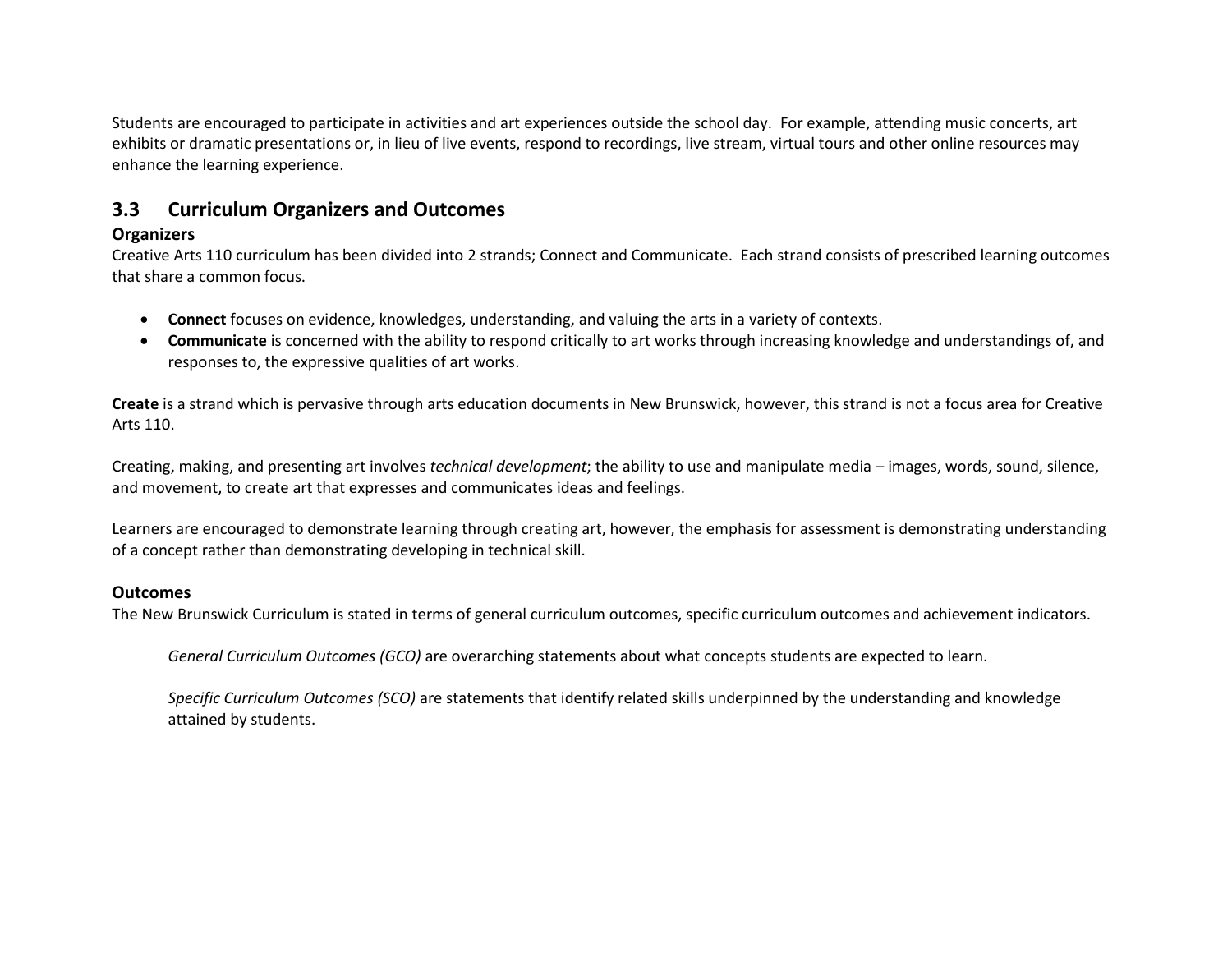#### **Guidelines for Implementation and Delivery of the Curriculum**

It is suggested the course be offered with the following conditions:

- Teachers with limited experience in a specific medium are encouraged to seek out resources within the school community and with the larger community for mentorships and expertise.
- Students are encouraged to expand on technical skills in the arts to meet the outcomes. For example, if students can demonstrate understanding through a painting or a musical composition, they are encouraged to do so. As assessment is a very important indicator for success, students should discuss with their teacher before beginning any project to ensure it will meet requirements.
- For suggested resources and sample activities, please refer to Creative Arts 110 Online through [New Brunswick Virtual Learning Ce](https://nbvhs-nbed.brightspace.com/d2l/home)ntre.
- Prior to beginning Creative Arts 110, students should have successfully completed the 9/10 block of Music and Visual Art.
- Students may enroll in Creative Arts 110 concurrently with any other music, visual art or dramatic art elective.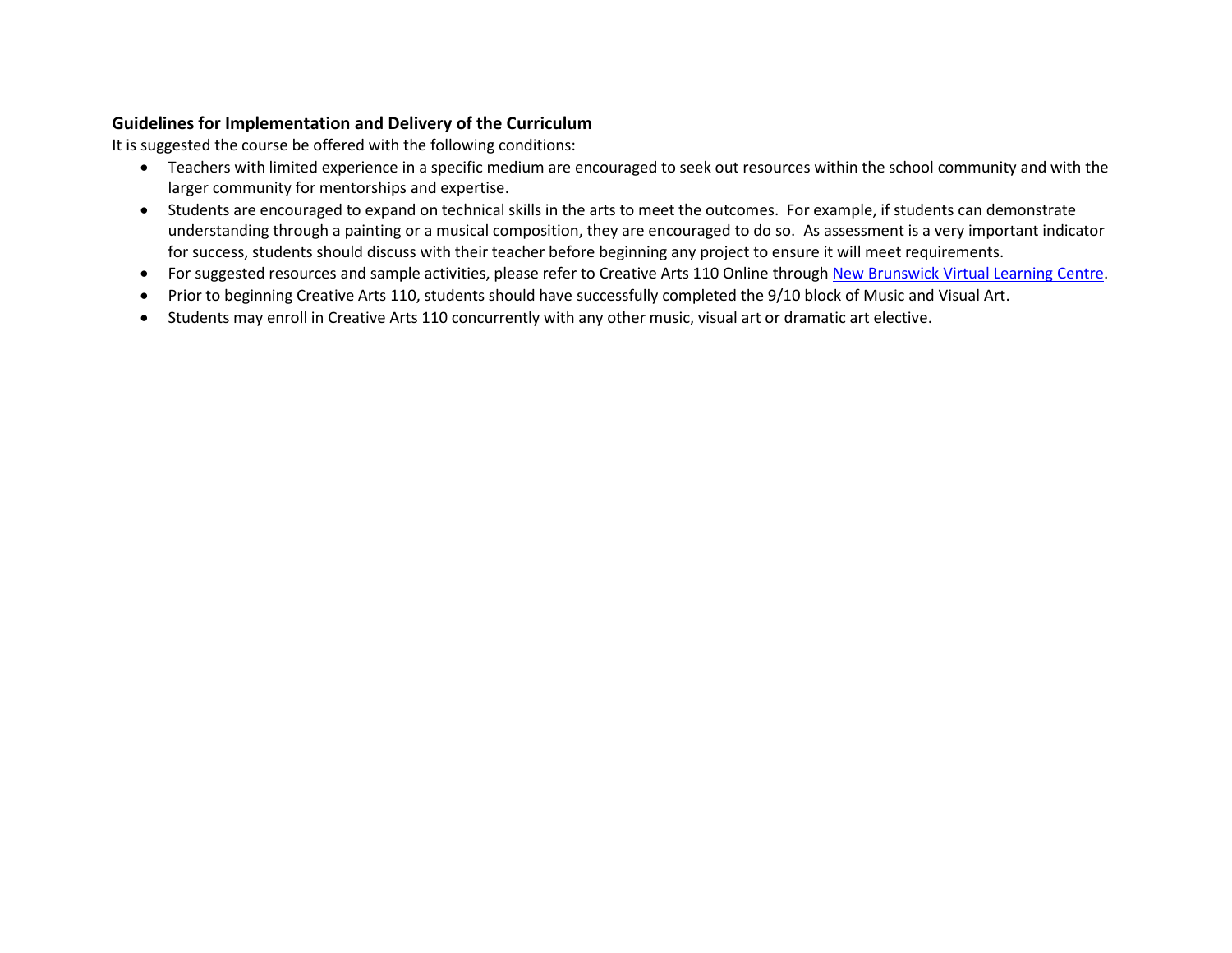# Learning Outcomes Summary Chart

### **Connect**

| GCO <sub>1</sub> | Define "art" and explain how interpretations may differ.                |
|------------------|-------------------------------------------------------------------------|
| SCO 1.1          | Define "art".                                                           |
| SCO 1.2          | Respond with empathy to preferences that are different than one's own.  |
| GCO <sub>2</sub> | Analyze the interconnectedness of art and culture.                      |
| SCO 2.1          | Examine how the arts are an integral part of collective experiences.    |
| SCO 2.2          | Describe how art reflects culture and culture reflects art.             |
| GCO <sub>3</sub> | Describe the role of arts in career pathways and in community building. |
| SCO 3.1          | Identify a variety of career pathways in the arts.                      |
| SCO 3.2          | Contribute to community building through involvement in the arts.       |

### **Communicate**

| GCO <sub>4</sub> | Create critical responses to forms of art.                       |
|------------------|------------------------------------------------------------------|
| SCO 4.1          | Evaluate influences on the consumption and dissemination of art. |
| SCO 4.2          | Critically analyze a variety of art forms.                       |

*Learners are encouraged to demonstrate learning through creating art, however, the emphasis for assessment is demonstrating understanding of a concept rather than demonstrating developing in technical skill.*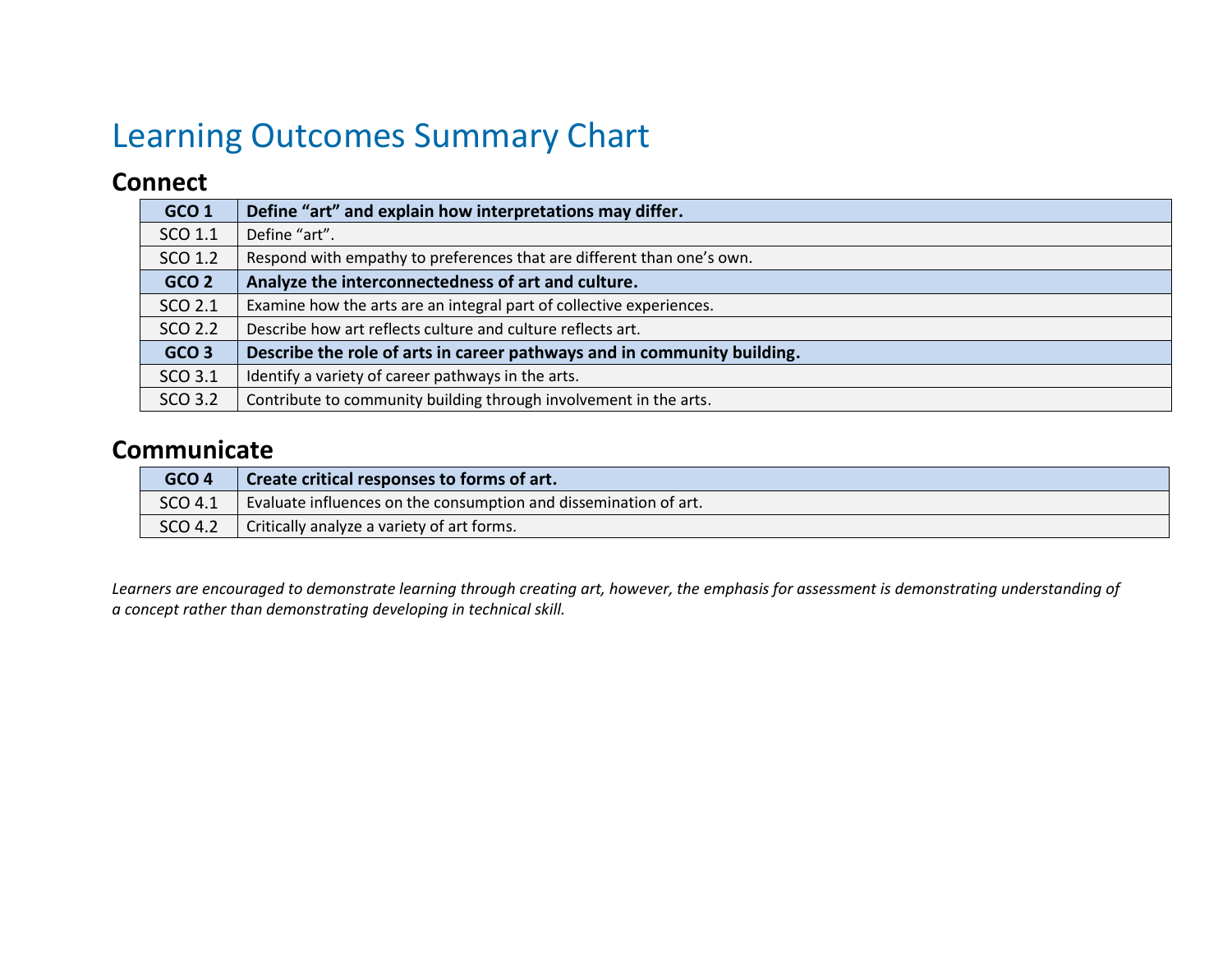# 4. Curriculum Outcomes

### **Create**

### **GCO 1 Define "art" and explain how interpretations may differ**

| <b>SCO 1.1</b><br>Define "art"                                                          |                                                                   |  |
|-----------------------------------------------------------------------------------------|-------------------------------------------------------------------|--|
| <b>Concepts and Content</b>                                                             | <b>Achievement Indicators</b>                                     |  |
| Understand the broad range of art types:                                                | Define a variety of art forms.                                    |  |
| How is art classified?                                                                  |                                                                   |  |
| How far can the definition of art be extended?                                          | Explain why art is not easily definable.                          |  |
| How is art that combines media defined?                                                 |                                                                   |  |
|                                                                                         | Construct a persuasive argument about what art is or is not.      |  |
| Art is not always tangible (e.g. Performance art, installations, etc.).                 |                                                                   |  |
|                                                                                         |                                                                   |  |
| Discuss the distinction between 'art' and 'craft'.                                      |                                                                   |  |
|                                                                                         |                                                                   |  |
| What makes a work of art 'good' or 'bad'?                                               |                                                                   |  |
|                                                                                         |                                                                   |  |
| Respond with empathy to preferences that are different than their own<br><b>SCO 1.2</b> |                                                                   |  |
| <b>Concepts and Content</b>                                                             | <b>Achievement Indicators</b>                                     |  |
| Why do we often tire (sometimes quickly) of the things we once                          | Correlate personal experiences to changing preferences.           |  |
| enjoyed?                                                                                |                                                                   |  |
|                                                                                         | Discuss how the arts influence personal identity.                 |  |
| Preferences change with experience.                                                     |                                                                   |  |
|                                                                                         | Respond with empathy to preferences that are different than their |  |
| Appreciation does not necessarily indicate preference.                                  | own.                                                              |  |
|                                                                                         |                                                                   |  |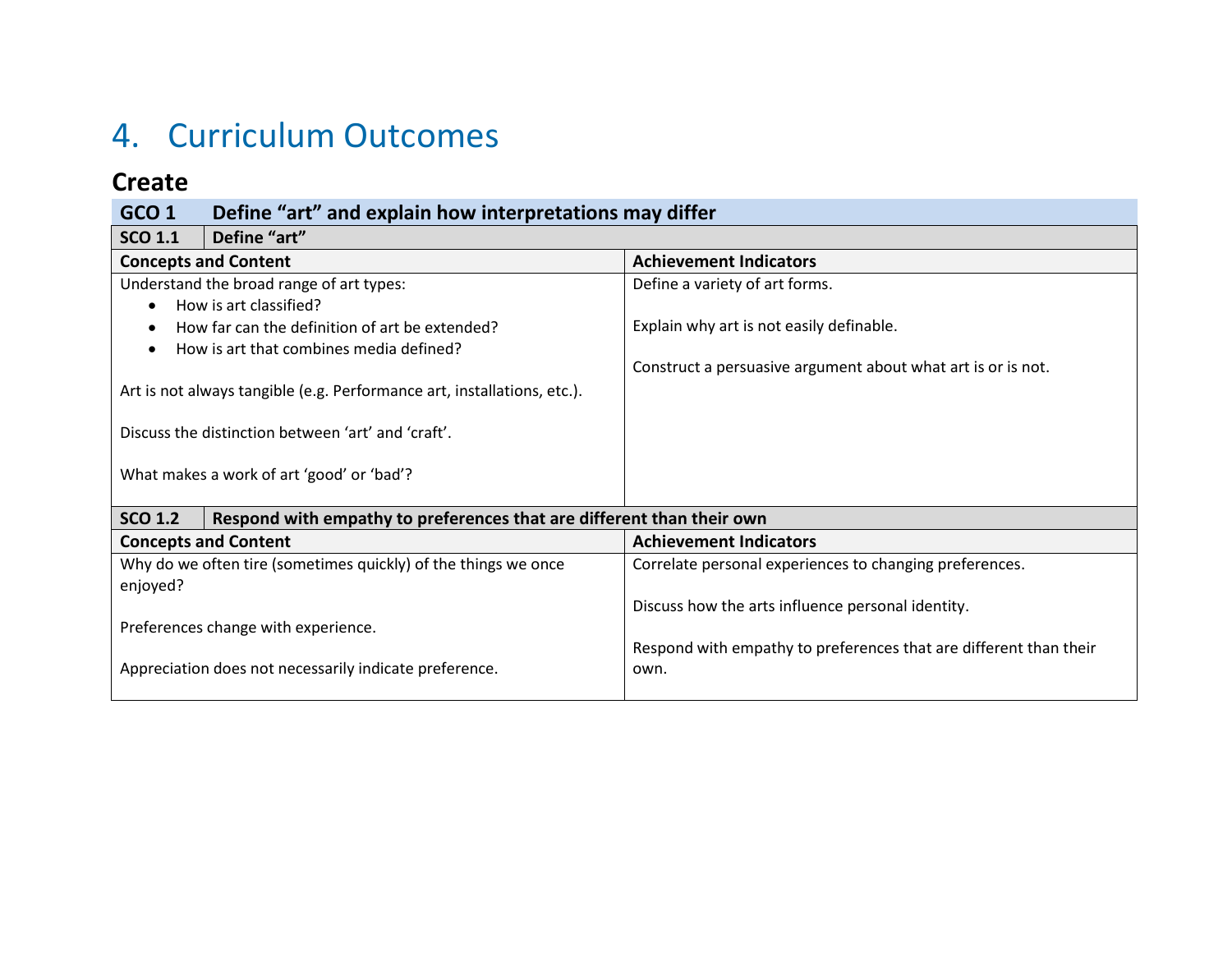| Examine how the arts are an integral part of collective experiences<br><b>Achievement Indicators</b><br>Articulate the importance of arts in creating community.<br>Compare the impact of your own culture on how you perceive art with<br>how people of other cultures perceive art.                                                                                                                      |
|------------------------------------------------------------------------------------------------------------------------------------------------------------------------------------------------------------------------------------------------------------------------------------------------------------------------------------------------------------------------------------------------------------|
|                                                                                                                                                                                                                                                                                                                                                                                                            |
|                                                                                                                                                                                                                                                                                                                                                                                                            |
|                                                                                                                                                                                                                                                                                                                                                                                                            |
|                                                                                                                                                                                                                                                                                                                                                                                                            |
|                                                                                                                                                                                                                                                                                                                                                                                                            |
| <b>Achievement Indicators</b>                                                                                                                                                                                                                                                                                                                                                                              |
| Provide examples of how the arts and artists have a role in influencing<br>and preserving culture.<br>Deconstruct examples of art for purpose and meaning within a cultural<br>context both historical and contemporary. For example:<br>protest songs<br>$\bullet$<br>political cartoons<br>propaganda<br>Examine an art form to outline how technology has impacted its<br>development and distribution. |
|                                                                                                                                                                                                                                                                                                                                                                                                            |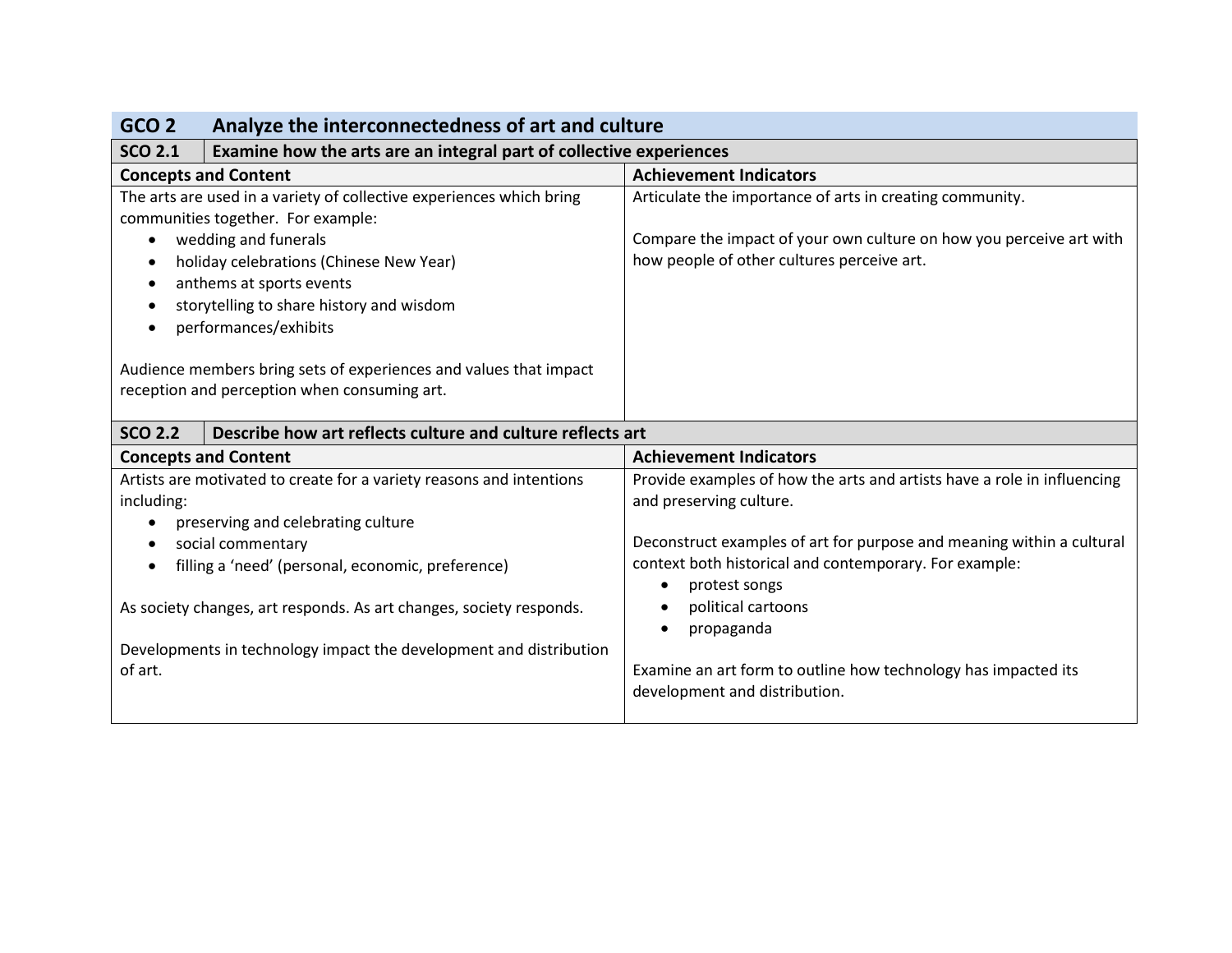| Describe the role of arts in career pathways and in community building<br>GCO <sub>3</sub>                                                                                                                          |                                                                          |
|---------------------------------------------------------------------------------------------------------------------------------------------------------------------------------------------------------------------|--------------------------------------------------------------------------|
| <b>SCO 3.1</b><br>Identify a variety of career pathways in the arts.                                                                                                                                                |                                                                          |
| <b>Concepts and Content</b>                                                                                                                                                                                         | <b>Achievement Indicators</b>                                            |
| Skills gained through art appreciation and art creation are                                                                                                                                                         | Identify skills gained through the arts that are transferrable which can |
| transferrable to a variety of career pathways. Transferrable skills                                                                                                                                                 | contribute to success in life.                                           |
| include (but are not limited to):                                                                                                                                                                                   |                                                                          |
| Global competencies<br>$\bullet$                                                                                                                                                                                    | Research a variety of career options in the arts, including those which  |
| Technical skills in an area of art                                                                                                                                                                                  | are outside of creating art (i.e. museum curator, art conservator, music |
| Critique and assessment                                                                                                                                                                                             | manager, lighting designer, etc.).                                       |
| Careers in the arts may include:<br><b>Creator - Primary Artist</b><br>$\bullet$<br>Interpreter - Secondary Artists<br>Audience - Critic of art<br>Conservation - preserving art, culture, and heritage<br>Educator |                                                                          |
| <b>SCO 3.2</b><br>Contribute to community building through involvement in the arts                                                                                                                                  |                                                                          |
| <b>Concepts and Content</b>                                                                                                                                                                                         | <b>Achievement Indicators</b>                                            |
| The arts contribute to economy. Examples may include:                                                                                                                                                               | Demonstrate the way(s) an individual can build community through         |
| Art events and installations<br>$\bullet$                                                                                                                                                                           | involvement in the arts.                                                 |
| Arts based tourism                                                                                                                                                                                                  |                                                                          |
| Heritage preservation                                                                                                                                                                                               |                                                                          |
| Involvement in the arts helps to create a sense of belonging to a<br>community.                                                                                                                                     |                                                                          |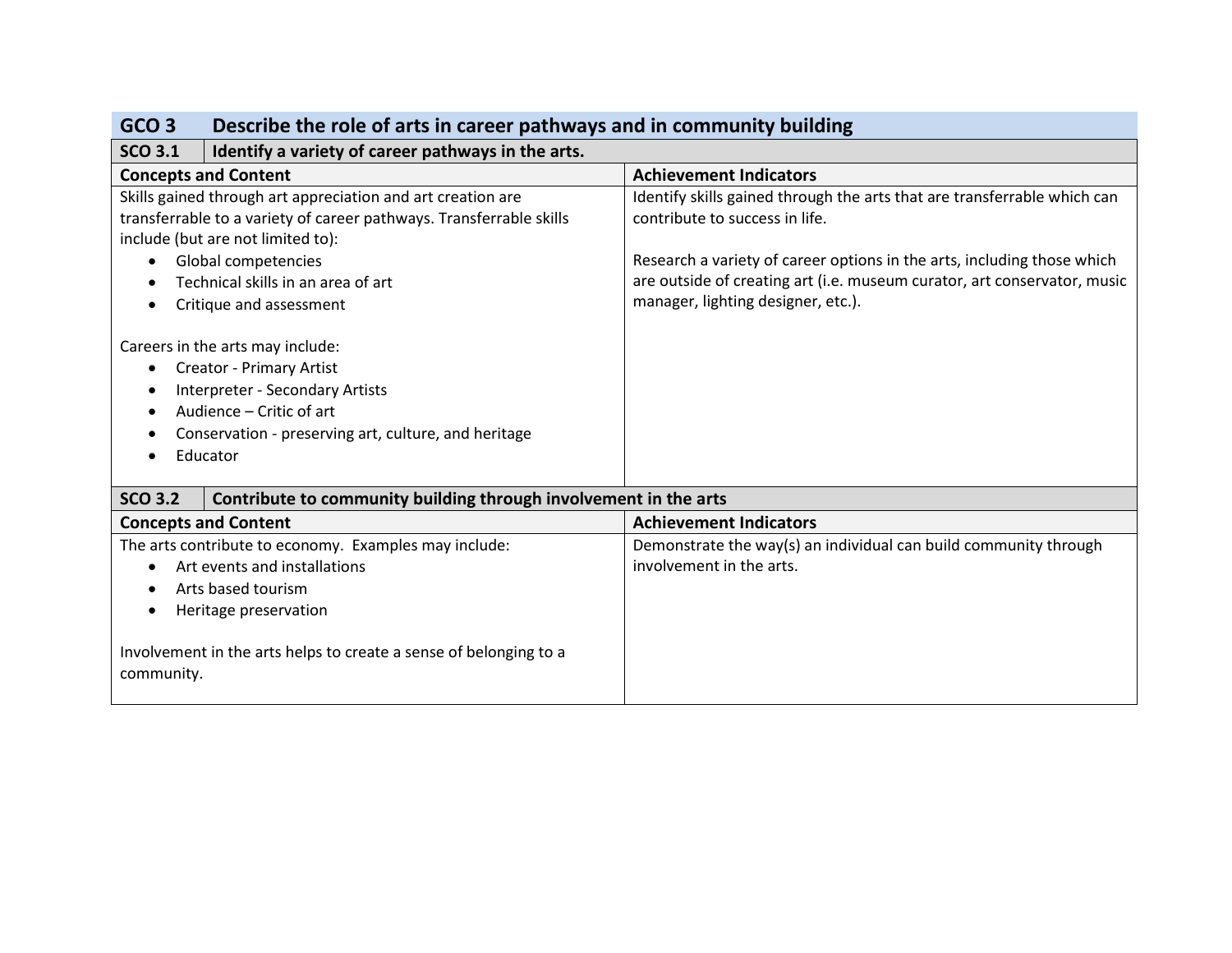### **Communicate**

| Create critical responses to forms of art<br>GCO <sub>4</sub>                                                                                                                                                    |                                                                                                                                          |  |
|------------------------------------------------------------------------------------------------------------------------------------------------------------------------------------------------------------------|------------------------------------------------------------------------------------------------------------------------------------------|--|
| Evaluate influences on the consumption and dissemination of art<br><b>SCO 4.1</b>                                                                                                                                |                                                                                                                                          |  |
| <b>Concepts and Content</b>                                                                                                                                                                                      | <b>Achievement Indicators</b>                                                                                                            |  |
| Censorship in the arts and sponsorship of the arts<br>How are they similar/different?<br>Why is it necessary to have Canadian Content regulation?<br>The role of CBC as a defender/promoter of Canadian culture. | Describe how media influences art through regulation (Canadian<br>content).<br>Evaluate the impact of censorship and sponsorship on art. |  |
| Arts advocacy organizations vs. art sellers:<br>What is the difference between an organization that focusses<br>on the creation of art rather than the sale of art?                                              | Evaluate the role of the media in the consumption and dissemination<br>of the arts.                                                      |  |
| Implications of availability.                                                                                                                                                                                    |                                                                                                                                          |  |
| What are the budget cuts of budget cuts or increases to the CBC?                                                                                                                                                 |                                                                                                                                          |  |
| <b>SCO 4.2</b><br>Critically analyze a variety of art forms                                                                                                                                                      |                                                                                                                                          |  |

| <b>Concepts and Content</b>                                                                                                        | <b>Achievement Indicators</b>                                                                                                                                 |
|------------------------------------------------------------------------------------------------------------------------------------|---------------------------------------------------------------------------------------------------------------------------------------------------------------|
| Subjective vs. objective perspectives                                                                                              | Distinguish elements of various forms.                                                                                                                        |
| The first step in learning about art is to be open to it                                                                           |                                                                                                                                                               |
| Suspend prejudice until understanding is achieved                                                                                  | Differentiate between and give examples of active and passive engagement in                                                                                   |
| The role of values and bias                                                                                                        | the arts.                                                                                                                                                     |
| Active engagement vs. Passive engagement<br>hearing vs. listening<br>looking vs. seeing<br>reading vs. understanding/comprehending | Differentiate between objective and subjective perspective.<br>Apply the steps of critical analysis using appropriate language, materials, and<br>structures. |
| Steps of critical analysis:                                                                                                        |                                                                                                                                                               |
| Description                                                                                                                        |                                                                                                                                                               |
| Analysis (includes Context and Meaning)                                                                                            |                                                                                                                                                               |
| Judgement                                                                                                                          |                                                                                                                                                               |
|                                                                                                                                    |                                                                                                                                                               |